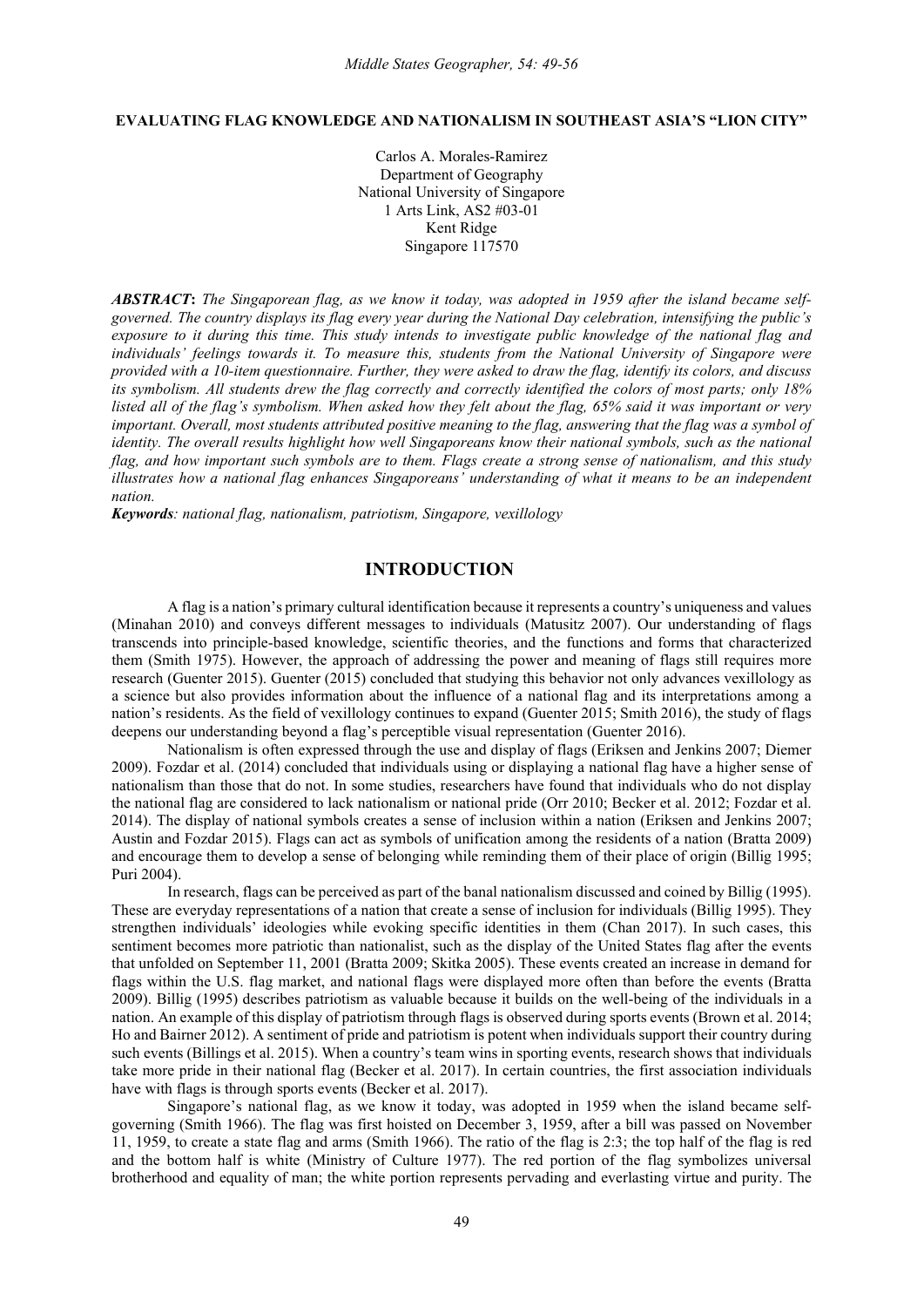red section includes a moon, which represents Singapore's status as a young and ascending nation. The five white stars, also located in the red portion of the flag, represent Singapore's ideals of peace, progress, democracy, justice, and equality (Ministry of Culture 1977). Singapore became an independent nation on August 9, 1965 and continued using the state flag adopted in 1959 (Guenter 1999). Guidelines for the use of the Singaporean flag are found in the Singapore Arms and Flag and National Anthem (Amendment) Rules 2007 (National Heritage Board *n.d.*). During the National Day celebration period (July 1 through September 30), individuals and entities can display the national flag without a flagpole and night illumination, and no approval is needed to use flag decals, stickers, posters, or other visual images (National Heritage Board *n.d.*). This period leading to Singapore's National Day is a time when the state flag can be seen the most throughout the country. After this period ends, there are strict guidelines of how and when the national flag can be displayed (see National Heritage Board *n.d.*). For example, the flag cannot be worn as a costume or attire and cannot be part of any decoration or advertisement.



Figure 1. National flag of Singapore. [Image obtained with permission from Flags of the World https://www.crwflags. com/fotw/flags/sg.html]

The juxtaposition of the strong symbolism of the Singaporean flag and the guidelines established by the National Heritage Board allows the country's residents to associate the flag with obedience and benevolence (Becker et al. 2017). National patriotism can be observed throughout other venues as evidenced by the findings of research conducted by Chua and Sim (2017) and Ortmann (2009). Some individuals believe patriotism is derived from the country's governmental success (Ortmann 2009), while others value the importance of the flag as a national symbol (Chua and Sim 2017). The National Day celebration period seems to support this latter approach since exposure to the flag intensifies during this period (Guenter 1999).

This study supports Guenter's (1999) research on the Singaporean flag in several respects. Given the obedient nature of Singaporeans and the increased exposure to the flag during National Day festivities, the purpose of this study is to determine the degree to which such exposure assists Singaporeans in correctly identifying their flag. This study also measures the degree to which the symbolism and various parts of the flag are known and understood. Finally, this study explores the importance the flag has for Singaporeans and the individual meaning of such national symbolism. Finally, this study seeks to gauge the degree of potential nationalism the state flag evokes in Singaporeans. The information gathered will help develop a baseline understanding of Singaporean flag knowledge and nationalism.

## **MATERIALS AND METHODS**

Using a non-probability sampling method, students from the Department of Geography at the National University of Singapore (NUS) were selected to participate in this study. The idea was to explore this group first to gain an initial understanding of this novel topic. Students were informed about the study, what data would be collected, and how the data would be used and analyzed. The participants in this study received a 10-item questionnaire that was completed in person. Participants were asked knowledge-based questions about their country's flag, ensuring that non-Singaporean exchange students had the opportunity to provide answers appropriately. For this study, only answers from Singaporean students were considered. In addition to knowledgebased questions, participants were asked to rate the importance of the flag and the meaning it carried for them. Finally, participants were asked questions about their municipal (hometown) flag.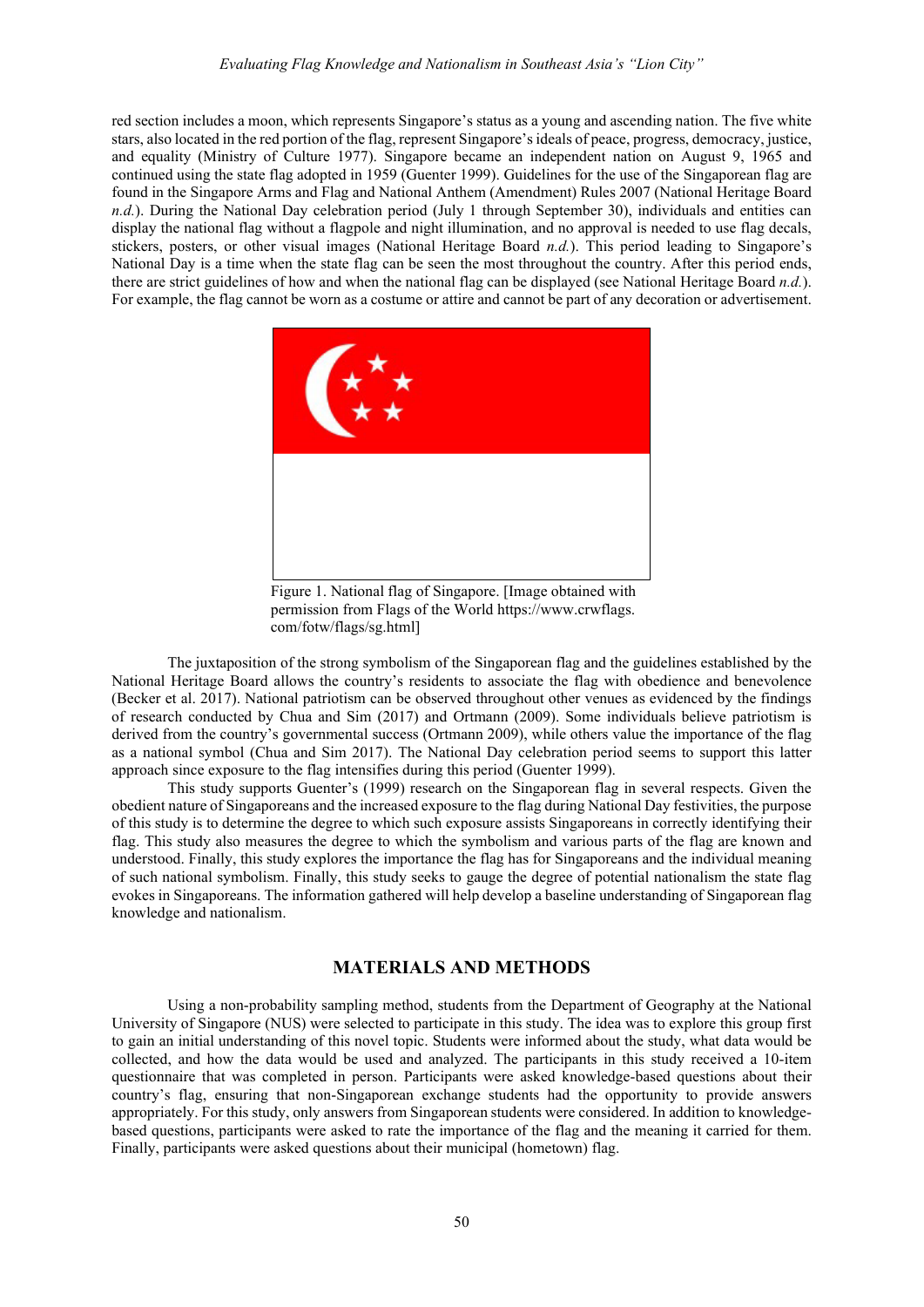## **RESULTS**

A total of 113 students participated and completed the questionnaire, 81 of which were from Singapore; the remaining participants were exchange students from other countries. For this study, only the results from Singaporean students are presented. Participants were divided between two age groups: 18-24 years (98%) and 25-35 years (2%), with most of them currently pursuing an undergraduate degree at NUS.

The first question asked participants if they knew their country's flag to which all of the Singaporean participants answered "yes." Participants were asked to draw the flag and name the colors of each part. Though all participants drew each part of the Singaporean flag (Fig. 2), not all participants correctly identified the color of each part. Some participants were not specific when providing the colors for the stars and the crescent moon (Table 1). Over 50% named all four colors correctly (see Figure 2). The next question asked participants to provide the symbolism associated with each part of the flag. Participants were expected to provide information on the flag's four symbols: the five stars, the crescent, the red band, and the white band.



Figure 2. Parts and colors participants had to list. Number parts expected are listed in the blue circles. Note that the number of parts on the flag is eight. Participants had to draw all five stars.

|  | Table 1. Number of colors participants identified correctly. |  |
|--|--------------------------------------------------------------|--|
|--|--------------------------------------------------------------|--|

| Number of colors identified | Percentage of participants |  |
|-----------------------------|----------------------------|--|
| One color                   | $1\%$                      |  |
| Two colors                  | 30%                        |  |
| Three colors                | 6%                         |  |
| All four colors             | 51%                        |  |
| No answer                   | $12\%$                     |  |

Answers related to symbolism varied. Overall, 19% of participants correctly identified the meaning of each symbol, while another 19% provided incomplete or incorrect answers. Some of the answers provided for the symbols included: equality, unity, new country, purity, rising/young nation, part of the pledge, democracy, unity of races, prosperity, brotherhood, peace, justice, harmony, transparency, and virtue. The remaining answers included the following correct symbolisms/answers: 16% provided two, 16% provided three, 15% provided one, 12% indicated they did not know the symbolisms, and 4% did not provide an answer.

The fourth question asked participants about the personal importance of the Singaporean flag. Most participants answered that the national flag is important to them; a combined 65% answered that the flag was either important or very important to them. After answering this question, participants were asked to answer what the flag meant to them. All the participants that had answered that the flag was important or very important provided answers that included keywords such as pride, identity, "my country," and a "sense of representation" (Fig. 3). Answers concerning the flag's representation also included responses related to international representation in sports events. Participants who reported neutral feelings about the importance of the flag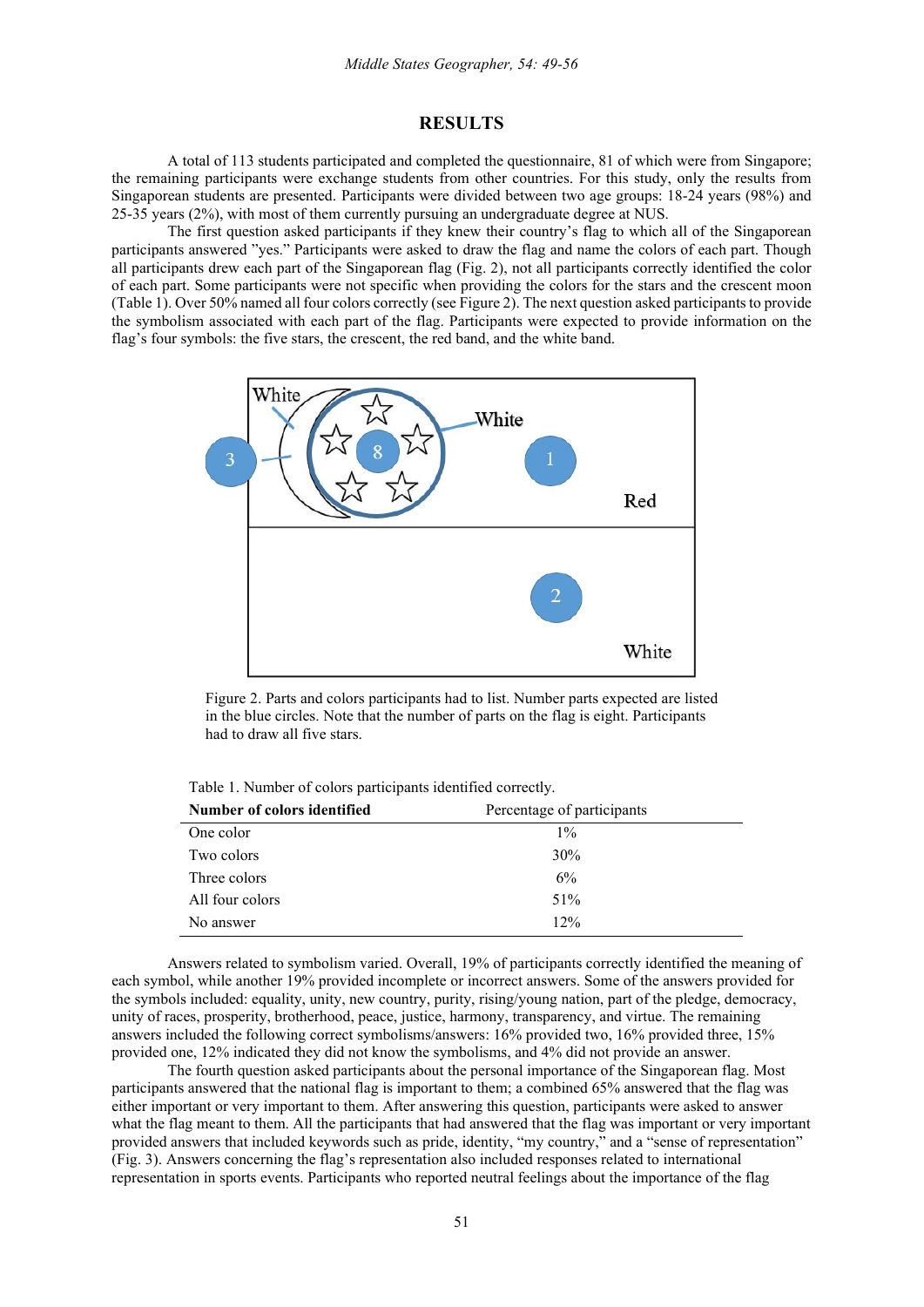provided similar keywords about what the flag meant to them, including feeling a sense of belonging, their birthplace, their home, and independence/separation from Malaysia (Fig. 3). For the final part of the questionnaire, participants were asked the same five initial questions but about their hometown flag. All participants answered correctly, as Singapore does not have sub-national flags for their administrative divisions.

| Answer         | Number of answers (percentage) |
|----------------|--------------------------------|
| Very important | 18(22%)                        |
| Important      | 35 (43%)                       |
| Neutral        | 21(26%)                        |
| Not important  | 2(2%)                          |
| Do not care    | 4(5%)                          |
| No answer      | $1(1\%)$                       |

Table 2. Results for question #4: How important is this flag to you?



Figure 3. Word cloud showing the keywords participants used the most when answering what the national flag means to them.

# **DISCUSSION AND CONCLUSIONS**

The results of this study contribute to the ongoing literature on vexillology about flag knowledge and meaning, specifically when it refers to Singaporean knowledge about the national flag and how individuals react to it. Understanding that the results from this study are from a group of students in a single department at one university, the overall results highlight how well Singaporean students know their national flag, and how important their flag is to them. There were clear patterns associated with the participants' answers that highlighted the positive sentiment they have towards this important national symbol.

#### *Flag Knowledge Results*

The results on how well Singaporeans know their flag was expected since they emphasize conservatism and structure (Guenter 1999; Chua and Sim 2017). The national symbols are promoted and emphasized by the government, particularly during National Day celebrations when the flag is displayed throughout the island (Ortmann 2009). Further education about the flag is another contributing factor to the vast knowledge of the flag and its symbolism (Chua and Sim 2017). Although knowledge about the flag's symbolism varied, it is evident that Singaporeans can identify some of the symbolism of their national flag. Even when providing incorrect answers, participants still highlighted some of the values Singapore upholds as a sovereign nation.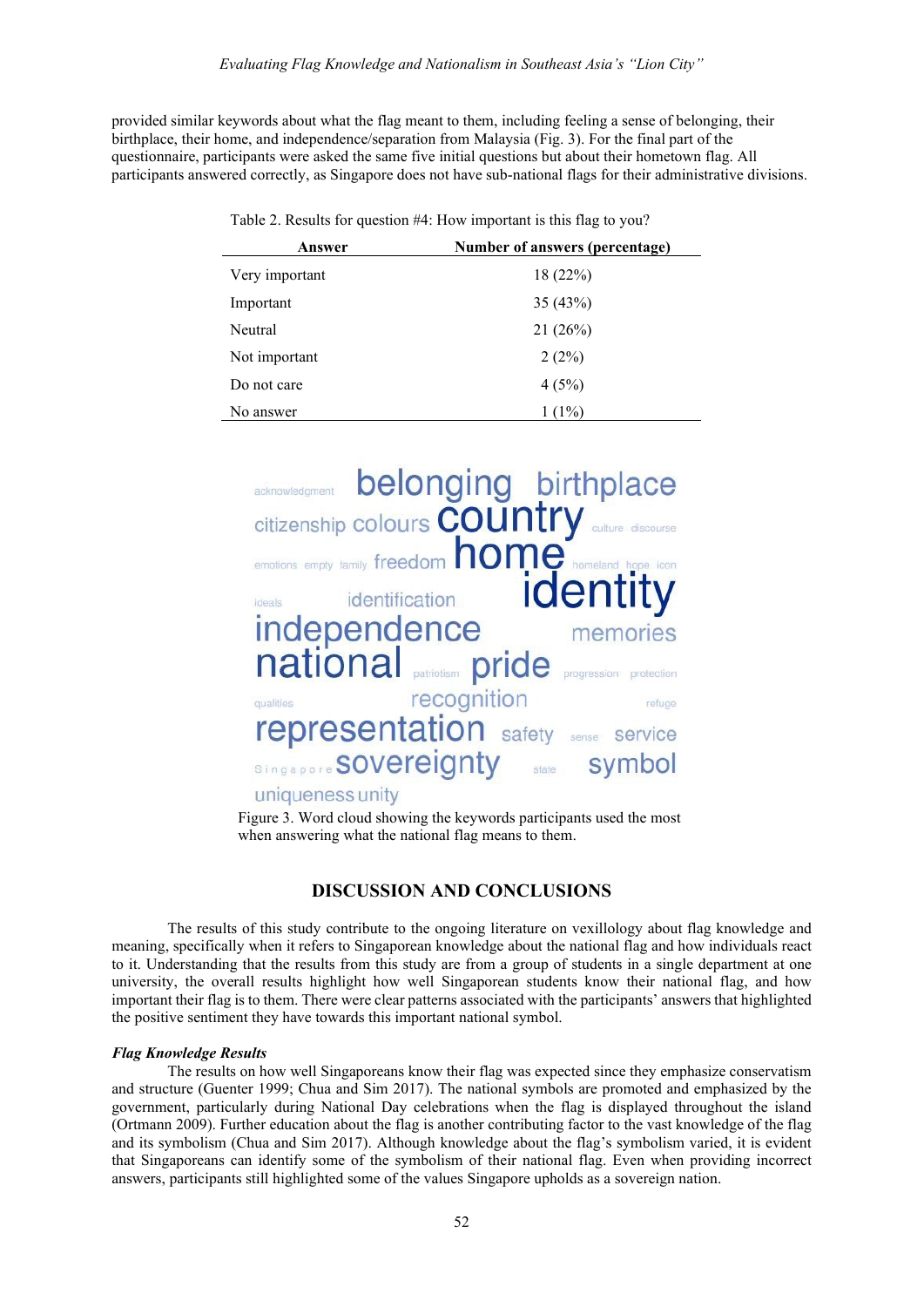#### *The National Flag as a Symbol of Nationalism?*

It is not new knowledge that flags are a way for individuals and entities to display their nationalism and pride (Eriksen and Jenkins 2007; Diemer 2009; Becker et al. 2017). It was expected that Singaporeans would attribute great importance to the national flag, given their obedient nature and the values of honor and tradition they uphold (Becker et al. 2017). Most participants opined that the flag was important or very important to them, and this was reflected in their answers about the meaning the behind what flag represents for them. Even individuals who expressed a neutral feeling towards the importance of the flag attributed meanings of nationalism to the Singaporean flag. This can be attributed to Singapore's status as a young nation, which lead locals to seek out symbols that offer differentiation from their previous colonial status (Guenter 1999). Further, these feelings may be the result of the Singaporean government's effective way of promoting and enforcing national symbols (Guenter 1999; Ortmann 2009). As Ortmann (2009) pointed out, having a national flag enhances Singaporeans' understanding of what it means to be an independent nation. Therefore, the Singaporean flag is serving a flag's purpose, acting as a symbol of nationhood (Eriksen and Jenkins 2007; Becker et al. 2017).

While it is known that flags convey different messages to individuals (Matusitz 2007), these results show that Singaporeans still attribute positive meanings to the national flag. More than 50% of the responses attributed a high level of importance towards the national flag, which confirms the results obtained by Becker et al. (2017). It is known that the national flag is revered by loyal citizens (Billig 1995), and this is especially true in societies where hierarchies are emphasized such as India and Singapore (Becker et al. 2017). This aligns with the positive view received from the participants when explaining the meaning they attribute to their national flag. As it is not clear if these views are related to the obedient nature previously attributed to Singaporeans (Ortmann 2009; Becker et al. 2017), it could be argued that this obedient sentiment is switching into a genuine feeling of nationalism (Chua and Sim 2017). Other values such as honor and tradition are important in Singapore and associated with the national flag (Guenter 1999). Such values gave the flag an even greater value in society, which could explain the positive words the participants associated with the flag. This, coupled with not having overexposure to the flag, supports the banal nationalism illustrated in this study's results (Billig 1995). As Billig (1995) concluded, the national flag usually falls into the background in many countries because individuals are used to seeing it in their everyday lives.

### *Uncertainty and Limitations for Future Research*

This research only considered one specific group at one Singapore university. It is important to extend this research to other populations and groups to determine if the findings were unique to this particular population. This study was an initial attempt to understand flag knowledge and nationalism as expressed through national symbols. There are opportunities and various sampling approaches that may allow for a better understanding and interpretation of this topic. There is also an opportunity to explore other key demographic data to explore differences in results such as gender, age, and ethnicity. Singapore is a country made up of three primary ethnic groups: Chinese Singaporeans, Malay Singaporeans, and Indian Singaporeans; Eurasians are sometimes included as an ethnic group. The integration of demographic data such as ethnicity can bring a different perspective, as it can help us determine potential correlations between ethnicity and emotions towards the national flag. This huge undertaking will require additional resources and local collaboration to provide results that are representative of the broader population.

Overall, flag research in Southeast Asia is still in its infancy; further discussion is necessary to establish stronger connections and conclusions (Guenter 1999; Becker et al. 2017). For example, Guenter (1999) explored flag use in Singapore while Becker et al. (2017) focused on concept association towards the national flag. But there is still much more research to be done. Continued efforts regarding flag knowledge and symbolism could help aid future connections to values such as patriotism and nationalism. If future research also expands to consider the sentiments and emotions the national flag has on Singaporeans, the results can shed more light on the conservatism and hierarchical values that characterize them. Finally, there is a need to expand vexillology research in general. As White Smith, founder of vexillology, noted, the discipline does not have an "adequate conceptual framework" (Smith 2016). Therefore, studies like this should be replicated and expanded to better understand the appropriate frameworks that can continue positioning vexillology as a scholarly discipline.

## **ACKNOWLEDGMENTS**

The author wishes to thank all the students that participated in this study. This research was partially funded by the Devereaux D. Cannon, Jr. Grant for Research in Vexillology provided by the North American Vexillological Association (NAVA). All ethical considerations were approved by the National University of Singapore, Internal Review Board (Reference Code: S-17-102E). The author wishes to thank the editing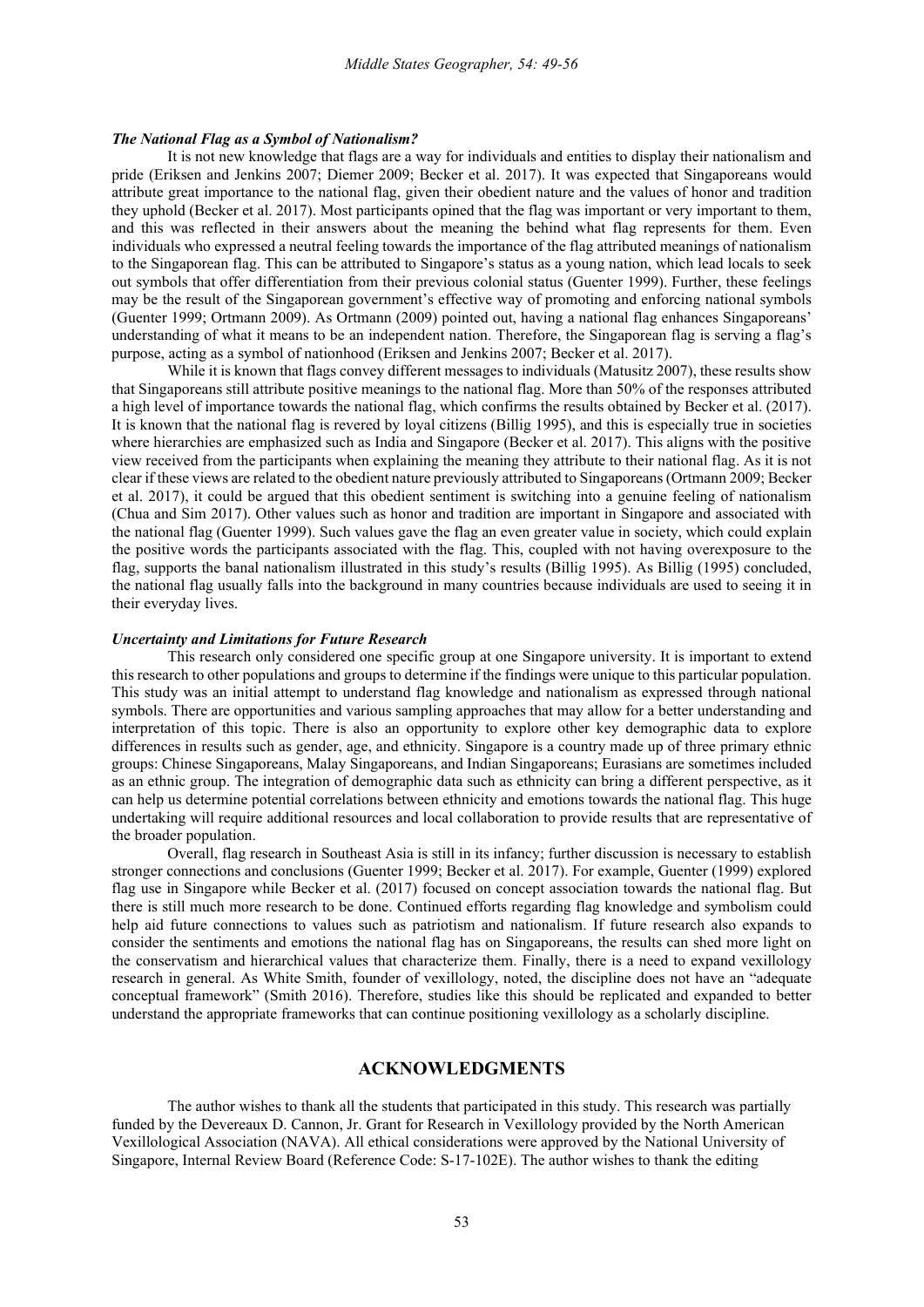services of the initial version of this manuscript by the publisher Taylor & Francis, and Kurt B. Doan, Ed.D. Finally, thank you to the two anonymous reviewers for their valuable comments and recommendations.

# **DECLARATION OF INTEREST STATEMENT**

The author declares no potential conflicts of interest with respect to the research, authorship and/or publication of this article.

## **REFERENCES**

Austin, C. and Fozdar, F. 2015. Migrant Responses to Popular Uses of the Australian Flag. *Studies in Ethnicity and Nationalism* 15(2): 315-333.

Becker, J.C., Enders-Comberg, A., Wagner, U., Christ, O., and Butz, D.A. 2012. Beware of National Symbols: How Flags Can Threaten Intergroup Relations. *Social Psychology* 43(1): 3-6.

Becker, J.C., Butz, D.A., Sibley, C.G., Barlow, F.K., Bitacola, L.M., Christ, O., Khan, S.S. et al. 2017. What Do National Flags Stand for? An Exploration of Associations Across 11 Countries. *Journal of Cross-Cultural Psychology* 48(3): 335-352.

Billig, M. 1995. *Banal Nationalism*. London: SAGE.

Billings, A., Brown, K. and Brown-Devlin, N. 2015. Sports Draped in the American Flag: Impact of the 2014 Winter Olympic Telecast on Nationalized Attitudes. *Mass Communication and Society* 18(4): 377-398.

Bratta, P.M. 2009. Flag Display Post-9/11: A Discourse on American Nationalism. *The Journal of American Culture* 32(3): 232-243.

Brown, L., Richards, S. and Jones, I. 2014. Sojourner perceptions of the St George Cross flag during the FIFA 2010 World Cup: A symbol of carnival or menace? *International Review for the Sociology of Sport* 49(1): 102- 120.

Chan, E.Y. 2017. Exposure to the American flag polarizes democratic-republican ideologies. *British Journal of Social Psychology* 56: 809-818.

Chua, S. and Sim, J.B.-Y. 2017. Postmodern patriotism: teachers' perceptions of loyalty to Singapore. *Asian Education and Development Studies* 6(1): 30-43.

Diemer, L. 2009. *U.S. Sites and Symbols: Flags*. New York: Weigl Publishers, Inc.

Eriksen, T.Y. and Jenkins, R. 2007. *Flag, Nation and Symbolism in Europe and America.* New York: Routledge.

Fozdar, F., Spittles, B. and Hartley, L.K. 2014. Australia Day, flags on cars and Australian nationalism. *Journal of Sociology* 51(2): 317-336.

Guenter, S. 1999. Majulah Singapura: National Day and Flag Culture in a Southeast Asian City-State. *Raven: A Journal of Vexillology* 6: 9-18.

Guenter, S. 2015. *Images of the Land Down Under Redux: American College Students*. In: *The 26th International Conference of Vexillology*, Sydney, Australia, 31 August through 04 September 2015.

Guenter, S. 2016. In the Footsteps of the Founder: A Reflection on Studying the Flags of NAVA. *Flag Resesarch Quarterly* 11: 3-4.

Ho, G. and Bairner, A. 2012. One country, two systems, three flags: Imagining Olympic nationalism in Hong Kong and Macao. *International Review for the Sociology of Sport* 48(3): 349-365.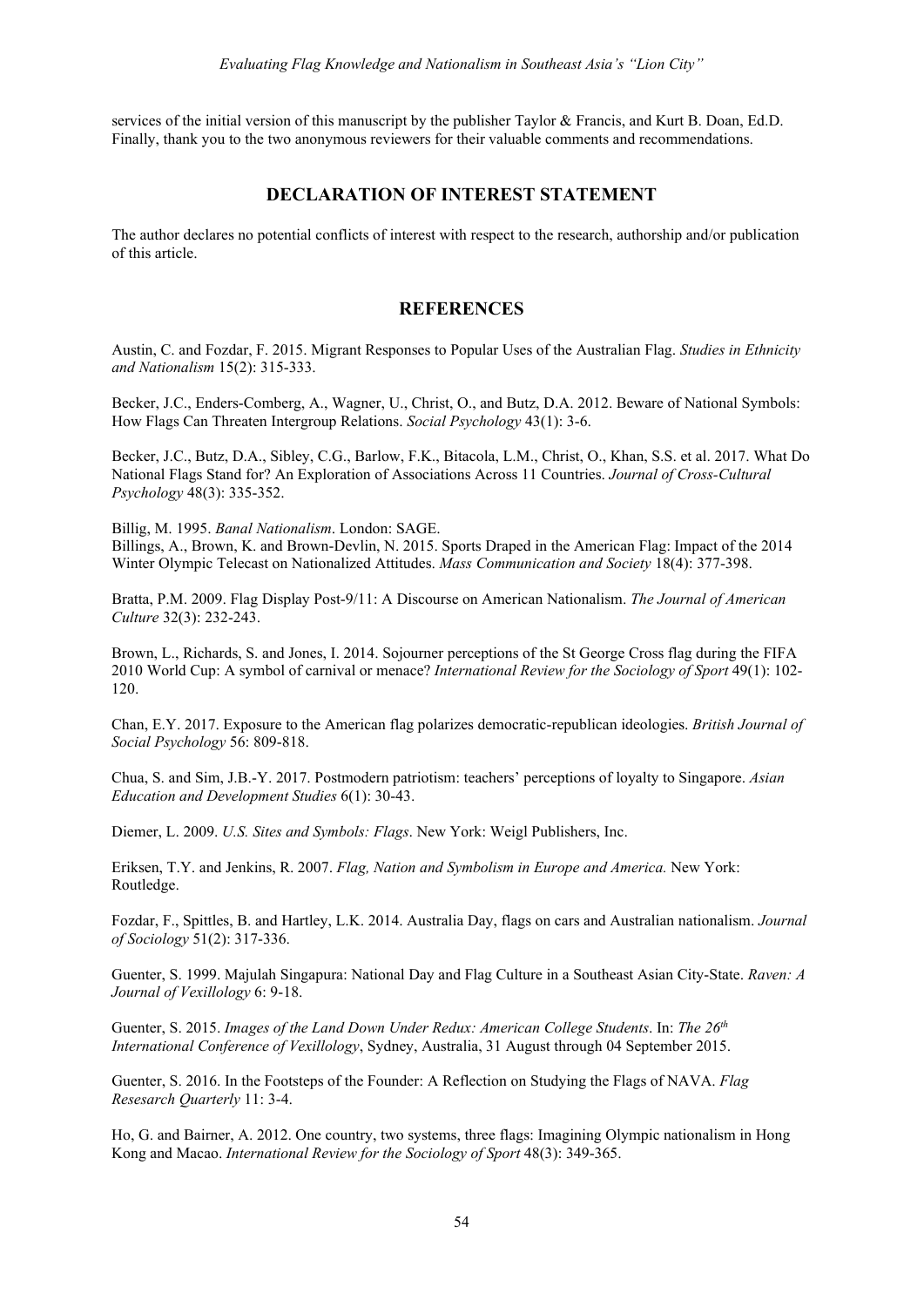Matusitz, J. 2007. Vexillology, or How Flags Speak. *International Journal of Applied Semiotics* 5:199-211.

Minahan, J. 2010. *The Complete Guide to National Symbols and Emblems, Vol. 2*. Santa Barbara: Greenwood Press.

Ministry of Culture. 1977. *State arms & flag of Singapore*. Singapore: Ministry of Culture.

National Heritage Board. *n.d.*. *National Flag*. [online]. Available at https://www.nhb.gov.sg/what-we-do/ourwork/community-engagement/education/resources/national-symbols/national-flag. [Accessed 9 Mar. 2022].

Orr, G. 2010. A Fetishised Gift: The Legal Status of Flags. *Griffith Law Review* 19(3): pp.504-526.

Ortmann, S. 2009. Singapore: The Politics of Inventing National Identity. *Journal of Current Southeast Asian Affairs* 28(4): 23-46.

Puri, J. 2004. *Encountering Nationalism*. Malden: Blackwell Publishing.

Skitka, L.J. 2005. Patriotism or Nationalism? Understanding Post-September 11, 2001, Flag-Display Behavior. *Journal of Applied Social Psychology* 35(10): 1995-2011.

Smith, W. 1966. *A history of the symbols of Singapore*. Minchester: Flag Research Center.

Smith, W. 1975. *Flags Through the Ages and Across the World*. New York: McGraw-Hill.

Smith, W. 2016. The Real and the Ideal in Vexillology. *Flag Research Quarterly* 11: 6-10.

### **Appendix A. Flag Knowledge Questionnaire**

Age: Gender: Male Female

\_\_\_\_\_\_\_\_\_\_\_\_\_\_\_\_\_\_\_\_\_\_\_\_\_\_\_\_\_\_\_\_\_\_\_\_\_\_\_\_\_\_\_\_\_\_\_\_\_\_

 $\_$  . The contribution of the contribution of  $\mathcal{L}_\mathcal{A}$ 

Country of birth:

Hometown (where you live or were raised):

Country of completion (or currently completing) of highest degree:

Level of school completed (or currently completing): primary school secondary school undergraduate degree graduate degree (master's or doctoral) didn't finish school some college (didn't finish)

1. Do you know the flag of your country of birth? (If you know the flag please proceed to question #2. If you do not know the flag proceed to question #6 )

a. Yes \_\_\_\_\_\_\_\_\_\_\_  $b. No$ 

2. Draw the flag and mention all of the colors of each part. (If the flag has a shield, seal or logo draw a shape where it's supposed to go on the flag. No need to mention the colors).

3. Explain the symbolism of the flag. (If not known please write "not known").

4. How important is this flag to you?

Very important Important